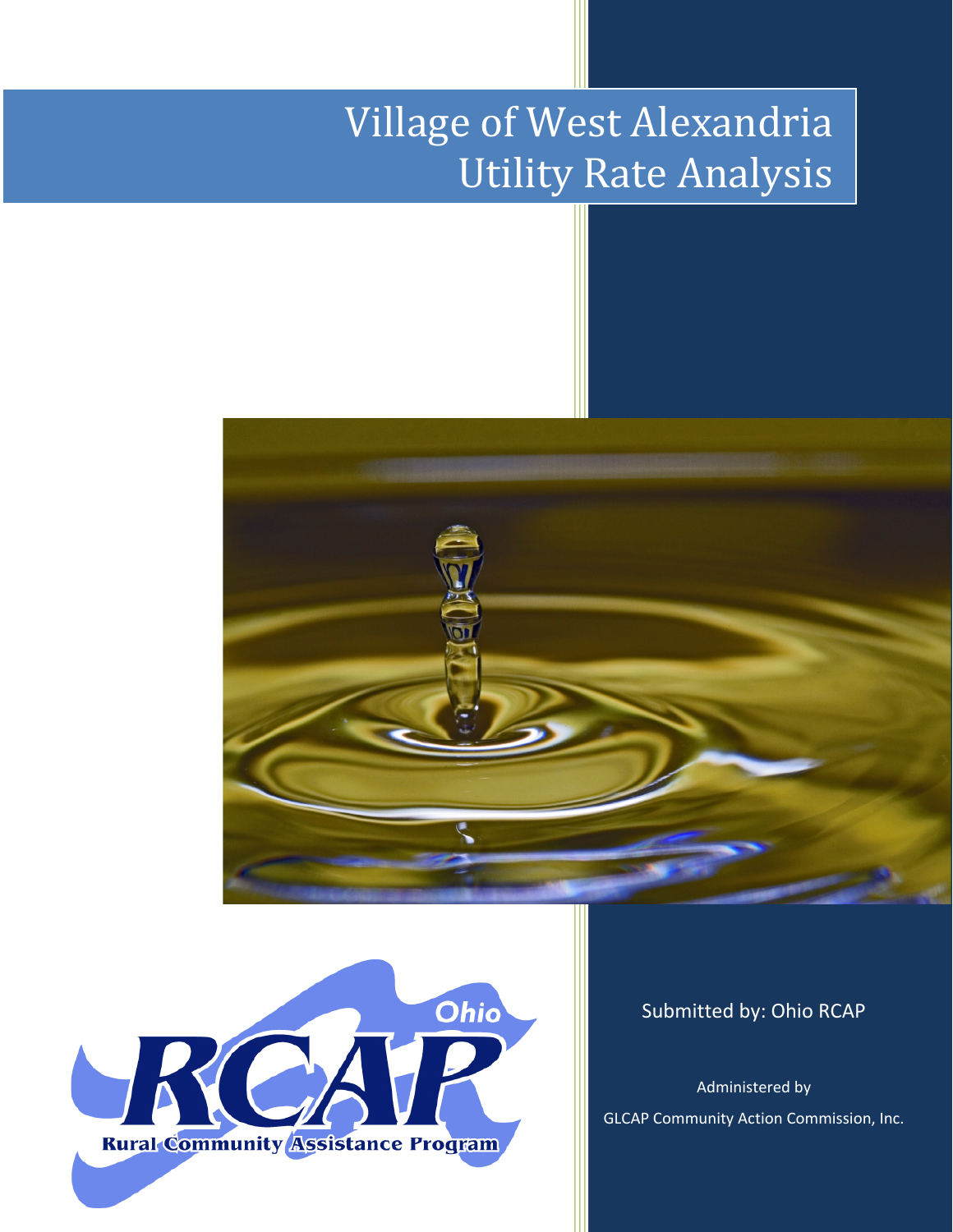The Ohio Rural Community Assistance Partnership (RCAP) was commissioned to prepare a rate analysis for the Water and Sewer Departments in the Village of West Alexandria, Ohio. This review was driven by USDA/RD project funding for a new WWTP. USDA/RD will reimburse the cost of the sewer rate study from loan/grant proceeds. The water rate study will be paid by the village directly.

The primary goal of this report is to provide the community with tools necessary to begin addressing the sustainability of their utility infrastructure. The rate study was completed using historical and projected data for operating and non-operating expenses, debt service, and capital expenditures. Most of the data used was obtained from the Village. Industry standards and rules of thumb developed by industry experts were applied where community specific information were not available.

A long term planning horizon was assumed with emphasis upon minimizing lifecycle asset cost. The cost of improved preventative maintenance and timely predictive maintenance was incorporated into the budget. The asset management objective of lowest possible life of asset cost can only be achieved if the equipment is maintained to maximize its economic lifespan. For a more in-depth explanation of the rate study methodology see Ohio RCAP's publication *"The Art and Science of Utility Rate Analysis and Structure"*.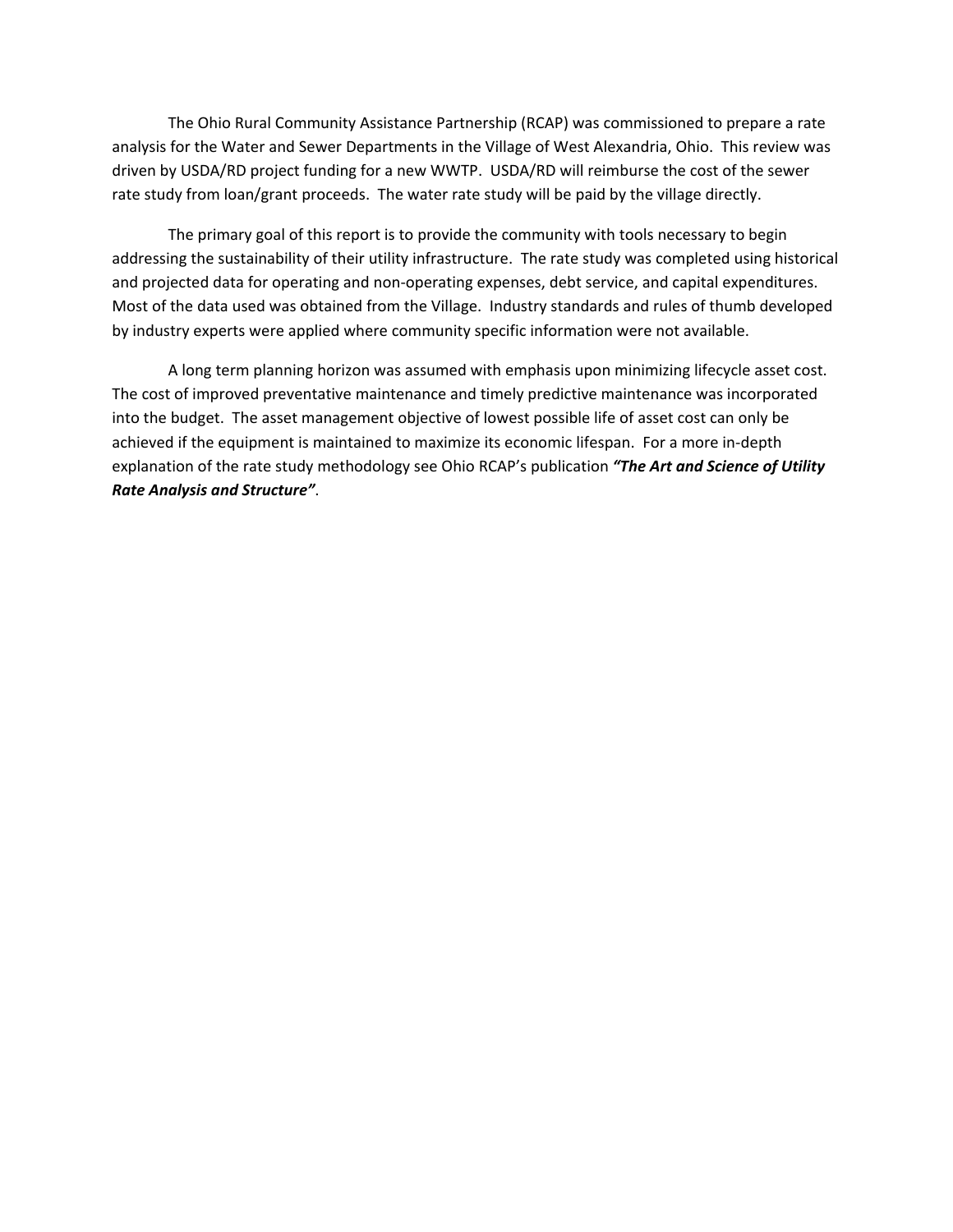#### *Water Findings*

The water department has generated negative cash balance in four of the past five years. Water rates were raised on 2/1/2019 with breakeven operating results posted for that year. Additional increase will be necessary to implement newly enacted Asset Management regulations. A typical year operating deficit of (\$98,540) was projected.

No rate increases were enacted between 2/1/2008 and 2/1/2019. If you assume an inflationary rate of 3.5% annually during this 11 year period then revenues to the utility loss 46% of its purchasing power to inflation. The 10% rate increase implemented in FY 2019 wasn't adequate to overcome the negative impact of not raising rates for 11 years. The proposed 36% increases implemented over 3 years in reality only serves to overcome previous inflationary impacts.

Customer count has been stagnant. No growth in customer count was assumed in this analysis. Fortunately customer usage has also been stable. Stable usage is unusual in today's environment. Most communities report a decline in water usage driven by aging demographics and more water efficient appliances.

Maintenance has been deferred during this period of negative earnings. Several predictive maintenance projects were identified as necessary to protect the long-term viability of wells, tanks and valves. Water loss provides a general indication on condition of underground infrastructure. Water loss was calculated at 37.3% in 2019. This is the largest water loss percentage in any of 5 years reviewed. Water loss for a community based distribution system should never exceed 15%. Water loss of this magnitude is an indication of distribution system problems which if not addressed will only grow over time.

West Alexandria identified \$1.4 million in predictive maintenance. It is nearly impossible to get low interest loan and grant dollars for maintenance. Therefore, we recommend that West Alexandria start saving for the future rehabilitation and replacement of short lived assets. Predictive maintenance costs for the water department were estimated by the Village at \$53,467 annually. Saving for future capital needs is just as important as paying current operating expenses if the utility is to be sustainable.

Present accounting practices do not earmark funds for emergencies, debt service reserves and capital improvements. Your historical inability to save for future capital needs has made the community susceptible to large rate adjustments. Customers would benefit greatly from a series of smaller rate adjustments which can be more easily absorbed into their personal budget.

The recommended changes in accounting practices will force decision makers to be more responsive to changes in revenue needs of the department. The recommended changes in accounting practices force decision makers to be more responsive to changes in revenue needs of the department.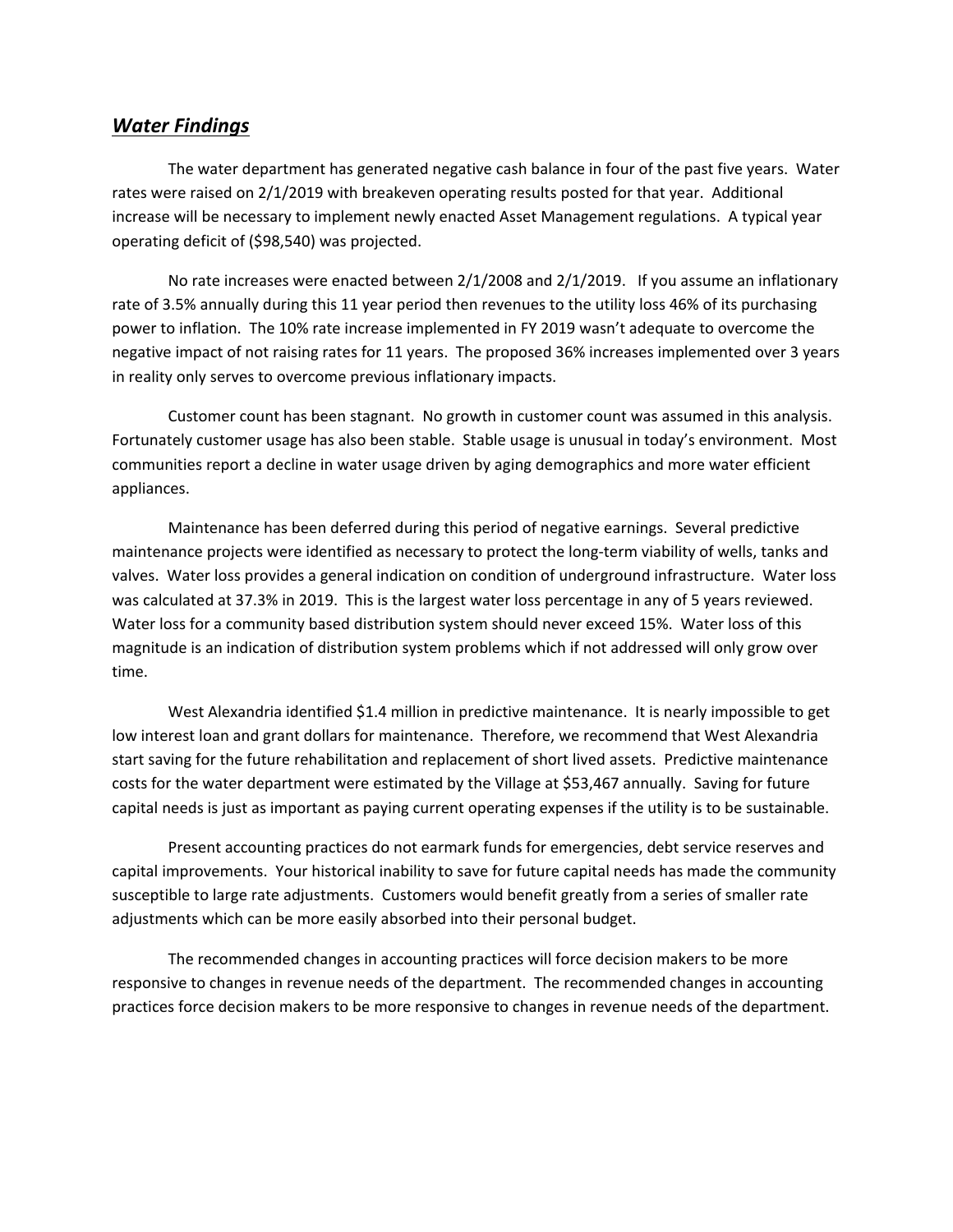### *Water Rate Recommendations*

Existing water rates are inadequate with a typical year budget deficit of (\$98,540). Historically, the community has deferred maintenance needs of the utility in an attempt to keep rates low. The passage of Asset Management regulations is Ohio EPA's attempt to stop this practice. The proposed rate increase will provide the additional revenues necessary to support long-term needs of the water department as they are presently defined.

Because of the size of the necessary rate adjustment, it was phased in over three years to mitigate customer impact. Once revenues are stabilized, we recommend the implementation of a 2.0% automatic annual rate adjustment beginning on January 1, 2023 and each January 1 thereafter to compensate for inflation.The recommended rate will result in a typical in-town residential bill for 4,500 gallons of \$41.45 monthly or 1.0% MHI in FY 2022 (Final year of the multi-year rate adjustment).

| Rate                       |             |          |          |          |          |
|----------------------------|-------------|----------|----------|----------|----------|
| <b>Effective Date</b>      | <b>ASAP</b> | 1/1/2021 | 1/1/2022 | 1/1/2023 | 1/1/2024 |
| Min Charge (3,500 Gal.)    | 29.68       | 33.24    | 37.23    | 37.98    | 38.73    |
| Over 3,500 Gal.            | 3.36        | 3.76     | 4.21     | 4.30     | 4.39     |
|                            |             |          |          |          |          |
| 4,500 Gal. Monthly         | 33.04       | 37.00    | 41.45    | 42.27    | 43.12    |
| <b>Affordability Index</b> | 0.8%        | 0.9%     | 1.0%     | 1.0%     | 1.0%     |

The MHI for West Alexandria based upon 2013-2017 American Community Survey – 5 year Estimate is \$49,567. The proposed rates at 1.0% MHI are below the minimum requirement for grant and low interest loan eligibility and should be viewed as affordable. Many of the funding agencies consider 1.5% of MHI based upon the American Fact Finder Census to be a minimum requirement for low interest loan and grant eligibility.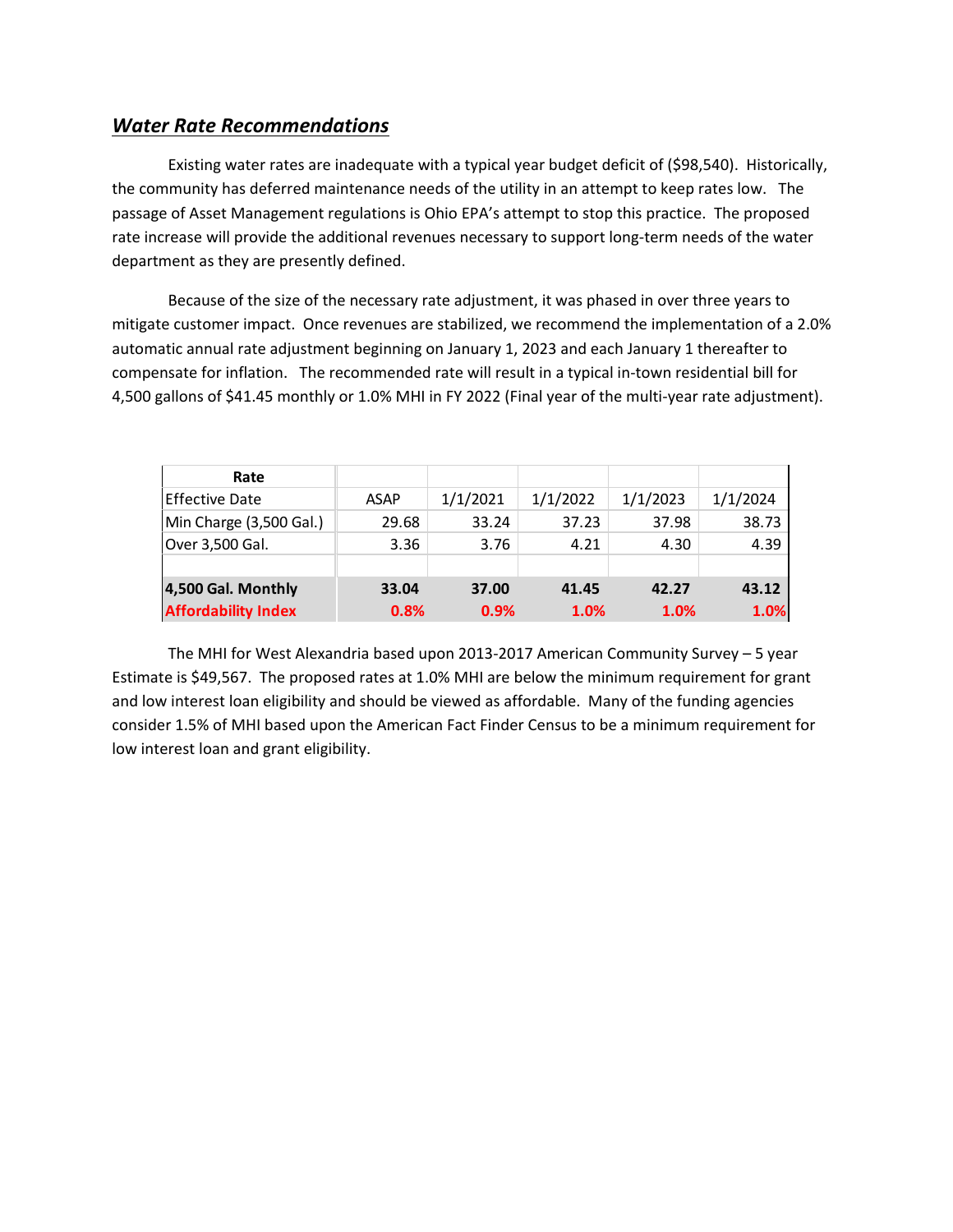#### *Sewer Findings*

A typical year operating deficit of (\$93,638) was projected after taking into account increased revenue from the 2/1/2019 rate adjustment. Reasons for the deficiency are outlined below.

West Alexandria is in the final stages of construction on capital upgrades at the wastewater treatment plant and main lift station. Prior to construction of the new WWTP the utility had no debt. Debt payments on the two USDA loans were calculated at \$189,941 annually. The rate increase enacted on 2/1/2019 and 6/1/2019 generated approximately \$150,000 in additional revenue. Therefore rate adjustments enacted to date aren't enough to make the debt payments.

USDA regulations require and we highly recommend that communities set-aside 10% of the annual debt payment for the first 10 years in a debt service reserve escrow. These rainy day fund money can be used for unforeseen emergencies and economic disasters with agency authorization. You will need to increase revenues by \$58,935 to just cover the debt service requirements of the USDA loans.

The new plant is larger and more complex requiring additional manpower, electric and chemicals to operate. The project engineer provided a detailed cost estimate for O&M at the facility. With construction nearly completed, operating cost at the new facility were projected at \$200,716. This figure was incorporated into the typical year operating budget. O&M Cost estimates for the new WWTP have increased significantly since project planning.

For comparison, annual operating, maintenance and replacement cost for an Oxidation Ditch Treatment Plant were estimated at \$86,222 annually at planning (see Page 33 of the Preliminary Engineering Report dated March 2018). Operating and maintenance cost often increase during project design and construction. While very substantial, the scope of this increase is (unfortunately) not unusual.

As it ages, the collection system corrodes, erodes, clogs, collapses, and ultimately deteriorates. Collection system problems develop slowly over an extended period of time, but without ongoing program to monitor asset condition and performance there is no way to evaluate efficiency of wastewater collection. Sewer collection is a critical factor in successful operation of the wastewater treatment plant. I&I in the collection system is dangerously high. Over half of the effluent treated is unbilled. Additional spending will be necessary to keep flow rates in line with treatment capacity. Inflow and infiltration problems never get better on their own.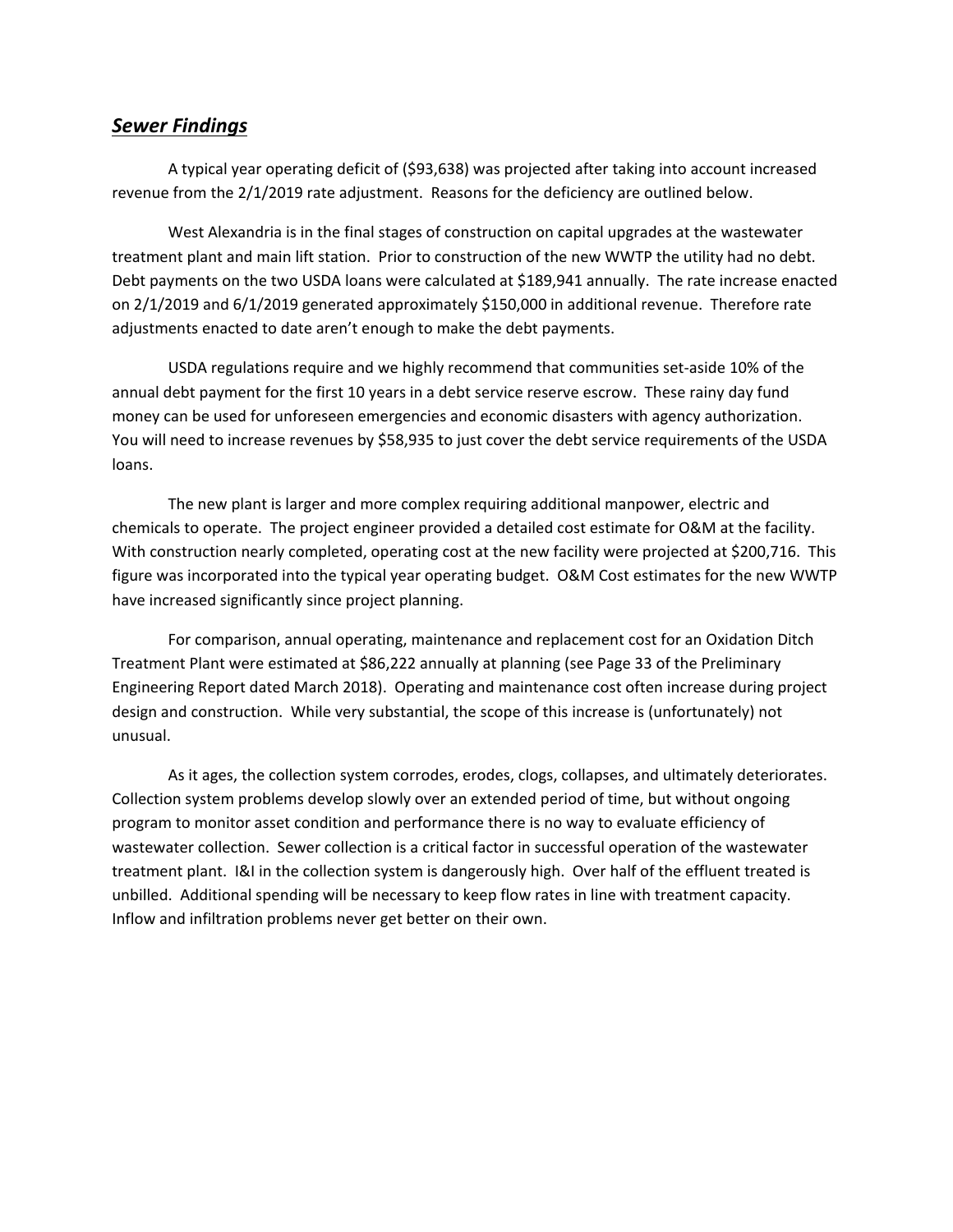Presently the problem is manageable thanks to treatment plant upgrades, however the condition of underground infrastructure only deteriorates with age. We recommend that you begin working on implementing an improved maintenance program using industry recognized best maintenance practices. Recommended improved maintenance activities include manhole inspection, sewer line cleaning, CCTV pipeline inspections and internal sanitary sewer evaluation studies to better understand the cause of clear water intrusion into the sanitary sewer system. Implementing these activities will require an estimated \$40,950 annually of which \$21,400 is labor. In addition, we recommend that you set aside \$18,375 annually for budgeted predictive maintenance items.

No rate adjustments were enacted between 2/1/2008 and 2/1/2019. If you assume an inflationary rate of 3.5% annually during this 11-year period, then revenues to the utility loss 46% of their purchasing power to inflation. Thankfully historical sewer rates were adequate to serve operating needs of the utility as evidenced by good cash balances at inception of the WWTP project despite a lengthy time period without any rate adjustments.

Present accounting practices do not earmark funds for emergencies, debt service reserves and capital improvements. Your historical inability to save for future capital needs has made the community susceptible to large rate adjustments. Customers would benefit greatly from a series of smaller rate adjustments which can be more easily absorbed into their personal budget.

The recommended changes in accounting practices force decision makers to be more responsive to changes in revenue needs of the department. Large escrow balances which are not justified by long term planning are difficult to defend against criticism by customers and auditors. Without detailed planning documents to safeguard cash reserves you run the risk that future decision makers will spend working capital and capital improvement money on unintended expenditures.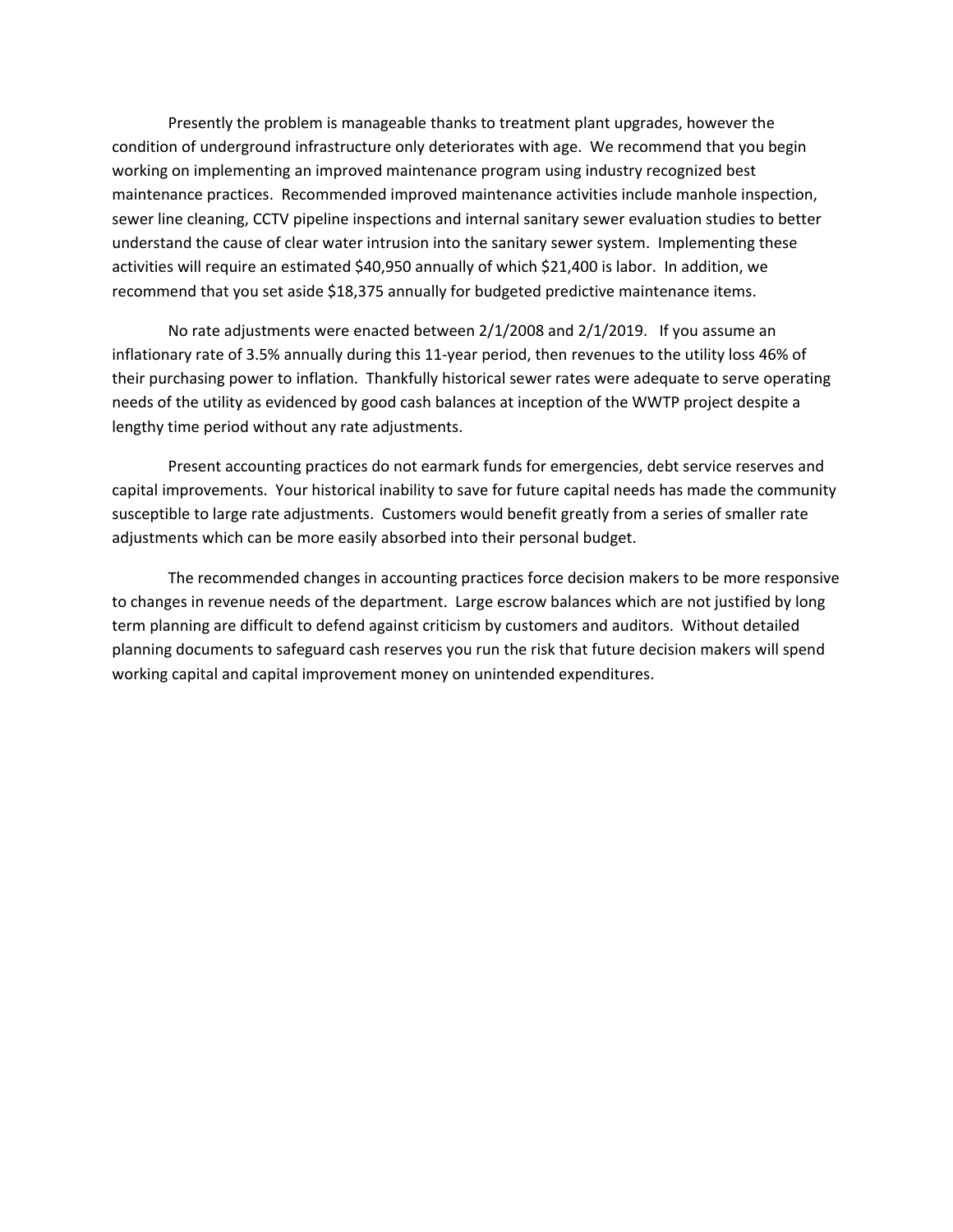## *Sewer Rate Recommendations*

While the recommended sewer rates are higher than you expected, I believe at this point they are unavoidable. Cost for improved collection system maintenance and predictive escrow were phased in to reduce customer impact. I normally try to phase increases in over three years as shown for water but the new debt payment and increased operating cost for the treatment plant prevent this option if you want to maintain sewer funds availability at or near current levels.

I worked to maintain existing cash reserves so that you would have the resources necessary to address collection system problems are they are identified. This is important because your ability to borrow additional money for collection system repairs / renovations has been compromised by debt on the new WWTP. A sewer rate increase should be enacted to generate the revenues necessary to provide for ongoing operation and improve sustainability of the sewer department.

The proposed rate increase will provide the additional revenues necessary to support long-term needs of the department as they are currently defined. Once revenues are stabilized, we recommend that a 2.85% automatic annual rate adjustment be enacted beginning on January 1, 2022 and each January 1 thereafter to compensate for inflation. The recommended rate will result in a typical in-town residential bill for 4,500 gallons of \$78.93 monthly or 1.9% MHI in FY 2021 (Final year of the multi-year rate adjustment).

| Rate                       |             |          |          |          |          |
|----------------------------|-------------|----------|----------|----------|----------|
| IEffective Date            | <b>ASAP</b> | 1/1/2021 | 1/1/2022 | 1/1/2023 | 1/1/2024 |
| Min Charge (3,500 Gal.)    | 41.76       | 45.10    | 46.39    | 47.71    | 49.07    |
| Over 3,500 Gallons         | 6.96        | 7.52     | 7.73     | 7.95     | 8.18     |
|                            |             |          |          |          |          |
| 4,500 Gal. Monthly         | 73.08       | 78.93    | 81.18    | 83.49    | 85.87    |
| <b>Affordability Index</b> | 1.8%        | 1.9%     | 2.0%     | 2.0%     | 2.1%     |

Many of the funding agencies consider 1.5% of MHI based upon the American Fact Finder Census to be a minimum requirement for low interest loan and grant eligibility. The MHI for West Alexandria based upon 2013-2017 American Community Survey – 5 year Estimate is \$49,567. The proposed rates at 1.0% MHI are below the minimum requirement for grant and low interest loan eligibility and should be viewed as affordable.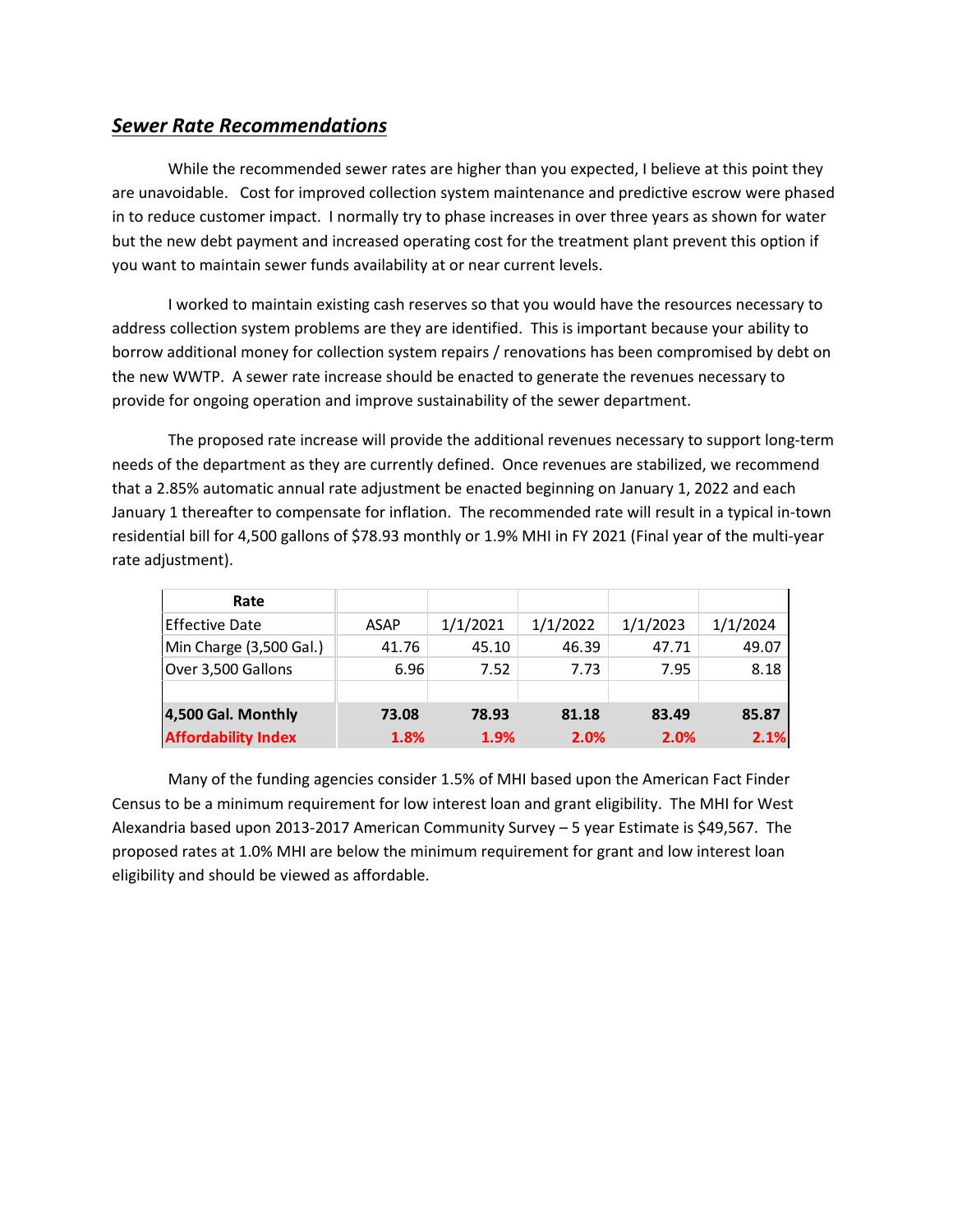## *Other Policy Recommendations (Applicable to both Water and Sewer)*

The current practice of keeping the majority of utility department funds in the appropriate operating account is dangerous as it provides a false sense of financial security. RCAP recommended that separate accounts be established for an Emergency Fund, Debt Service Reserves and Utility Improvement Escrow for both utilities. The recommended rate increases will provide revenues necessary to fund these accounts:

1. The community should maintain a minimum **Operating Account** balance of 12.5% of annual operating expenses excluding debt service. This amount represents 45 days of operating expenditures. The recommended operating account fund balance is necessary to satisfy financial obligations as cash flow fluctuates throughout the year. **Any unnecessary money should be transferred to an appropriate escrow account at the first available opportunity.**

An effective preventative maintenance program will save the community money by extending the useful life of the infrastructure. Improved preventative maintenance costs were projected into the proposed operating budgets. These additional expenses will be used for leak detection, valve exercise, catholic protection in the water distribution system and smoke testing, flow monitoring, sewer line cleaning, CCTV inspections and pump station maintenance in the wastewater collection system.

Often the biggest obstacle to an effective preventative maintenance program is manpower. You need to make sure that adequate manpower is available to perform preventative maintenance task in a timely manner. A good CMMS (maintenance scheduling and work order system) is invaluable in monitoring the completion of preventative maintenance task and documenting maintenance history on utility system infrastructure. It is recommended that the Village inquire into a maintenance work order system.

2. Financial resources of the water department can be exhausted very rapidly when emergencies occur. To the extent possible, **Emergency Funds** should be established immediately using money from the respective operating accounts. The Village should maintain 12.5% annual operating expenses excluding debt service or an additional 45 days working capital in an emergency fund.

The emergency fund should only be utilized to resolve an operational emergency or financial crisis. If used, emergency reserves should be replenished as soon as financially feasible. **The emergency fund combined with Operating Accounts should provide for 90 days or 3 months of operating expenses**.

3. The **Debt Service Reserve** account should be established as a financial rainy day fund. Debt service reserve funds should be deposited at the rate of 10% of the annual debt service payment each year until one annual payment on all debt service has been accumulated.